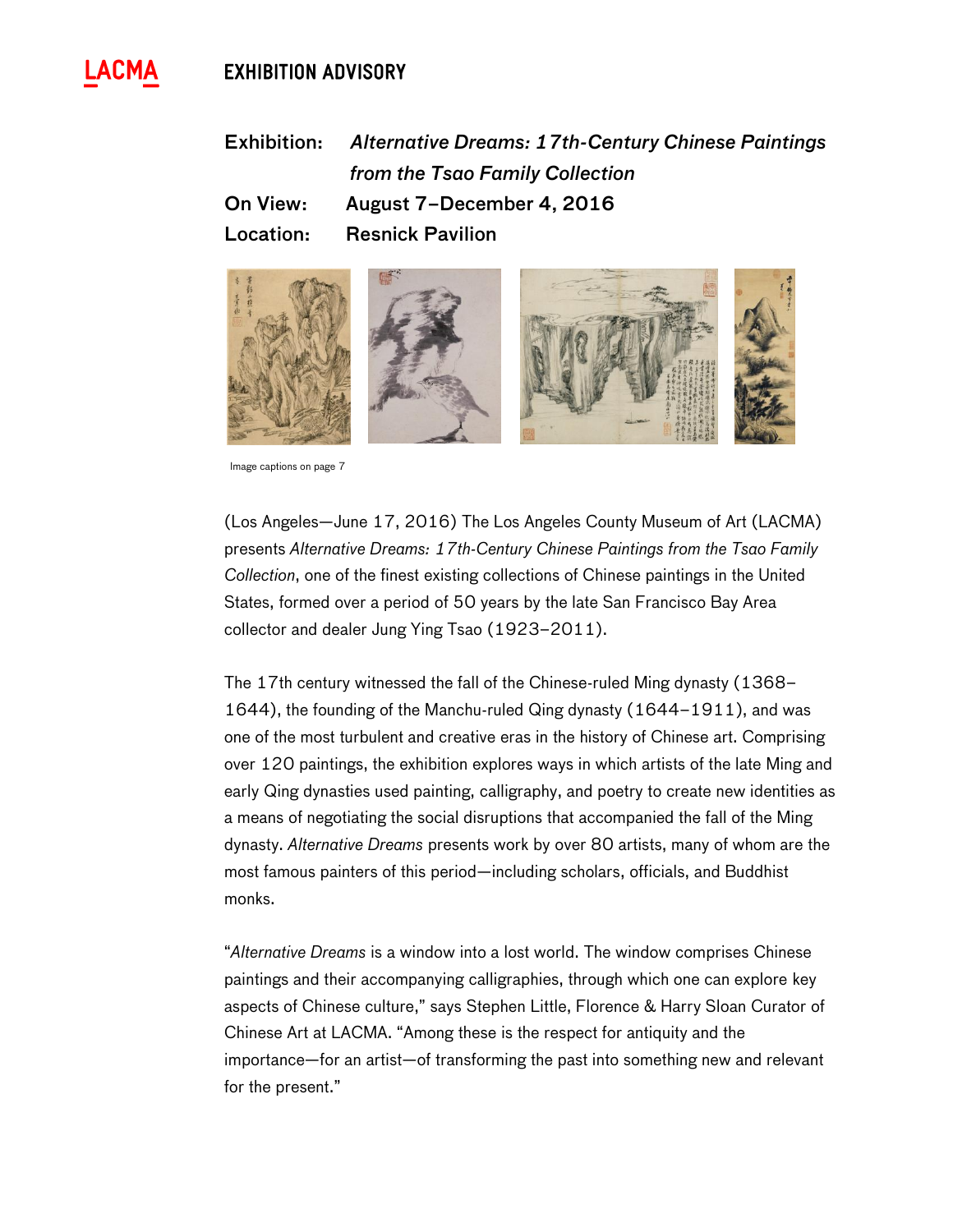## About the Exhibition

*Alternative Dreams* is divided into nine sections arranged both chronologically and geographically: Dong Qichang and Painting in Songjiang; the Nine Friends of Painting; Painting in Suzhou and Hangzhou; Painting in Fujian and Jiangxi; Painting in Nanjing; The Anhui School; The Orthodox School; Buddhist Monks; and Flower and Bird Painting.

The first section of the exhibition, Dong Qichang and Painting in Songjiang, is devoted to Dong Qichang (1555–1636)—one of the most important painters and calligraphers of the Ming dynasty—and several of his followers. Dong was pivotal in the development of late Ming and early Qing painting. His paintings and theories on art history had a major impact throughout the rest of the 17th century and later, even into the modern era. Dong Qichang was both a remarkably innovative artist and an important art historian and theoretician who created the Southern School lineage of literati painting. By the 17th century the literati style of painting had become the dominant mode of painting. In addition, several of the calligraphic works in the Tsao Family Collection shed light on Dong's spiritual beliefs and practices, aspects of his life rarely discussed in depth. Dong's works include examples of painting and calligraphy and, in several cases, works that combine both.

The Nine Friends of Painting is based on the Qing dynasty poet and painter Wu Weiye's poem, *Song of the Nine Friends of Painting*. While the painters never actually formed a coherent group, the Nine Friends have endured as a fixture in the history of Chinese painting. This is no doubt because in his poem Wu Weiye conveys startlingly vivid images of the artists' paintings, and his reactions are visceral. The Nine Friends included Dong Qichang, Wang Shimin, Wang Jian, Li Liufang, Yang Wencong, Zhang Xuezeng, Cheng Jiasui, Bian Wenyu, and Shao Mi. Also included in this section are several painters loosely related to the Nine Friends: Wu Weiye himself, Puhe, Yan Shengsun, and Zou Xianji.

Painting in Suzhou and Hangzhou examines the work that came from two of the most affluent and culturally significant cities in the history of Chinese art. In the 16th century, Suzhou witnessed the flourishing of the Wu School of painting. Led by its towering giants Shen Zhou and Wen Zhengming, the Wu School was characterized by delicate brushwork and understated coloring—a contrast to the bolder and more calligraphic new landscape styles of Dong Qichang and his followers. Hangzhou had been the capital of the Southern Song dynasty in the 12th and 13th centuries and the birthplace of the Ming dynasty Zhe School of court and professional painting.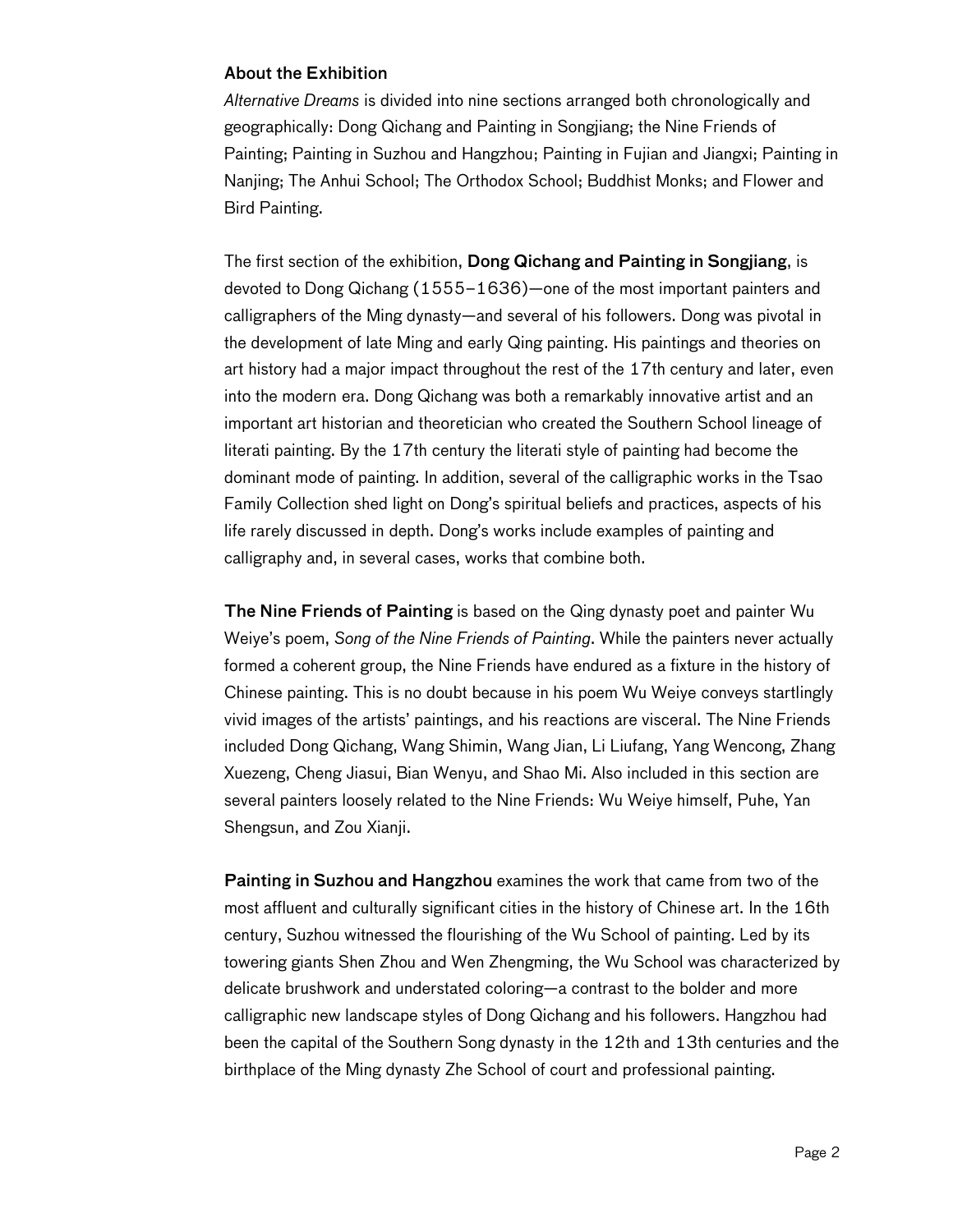Painting in Fujian and Jiangxi explores the importance of these two southern provinces as major cultural and economic centers in the centuries leading up to the late Ming dynasty. Several of the most innovative painters from this period were natives of Fujian, including Wu Bin, Huang Daozhou, Wang Jianzhang, and Zhang Ruitu. Fujian is also identified with several key ceramic types, including Song dynasty (960–1279) Jian ware tea bowls and the late Ming porcelain type known as Dehua. In the 17th century, Fujian, with its major ports of Quanzhou and Fuzhou, played an important role in international sea trade. Jiangxi Province was also a major cultural and commercial center and home to many famous Chinese artists and intellectuals. Known for the great kiln center of Jingdezhen, which produced most of China's blueand-white porcelains from the 14th century onward, Jiangxi played a key role in the Ming economy. Jiangxi's capital city, Nanchang, was a major administrative center in the late Ming and early Qing dynasties, attracting many talented artists and producing several important 17th-century painters, represented in this section by Luo Mu and Bada Shanren (Zhu Da).

Painting in Nanjing considers the notable painters and artistic styles that emerged from this vital political, commercial, and artistic center during the Ming and Qing dynasties. Nanjing had symbolic relevance in the 17th-century because it had been the first capital of the Ming dynasty, prior to the move of the capital to Beijing in the early 15th century. Nanjing continued to function as the secondary capital of the Ming, complete with its own imperial palace. In the troubled early years of the Qing dynasty, Nanjing figured prominently as a site linked to the fallen dynasty, and was a haven for many Ming loyalists. In 17th-century painting, calligraphy, and literature, Nanjing resonated as a nexus of nostalgia and lost dreams. The city was a major spiritual center and became home to Buddhist temples and monasteries. Many of the most important 17th-century Chinese painters either came from or lived in Nanjing, and the city gave birth to the eponymous Nanjing School—not an organized school of painting as such, but instead a group of artists whose works share certain eclectic features. These include celebrations of the visual beauty of Nanjing and its environs, a penchant for meticulously detailed views of nature with sophisticated atmospheric effects, and dramatic uses of light and dark ink.

In the 17th century, a distinct style of landscape painting, characterized by dry brushwork and the simplification of landscape forms, developed in Anhui Province. The Anhui School style evolved from several sources, including the Wu School, the late Ming achievements of Dong Qichang (both theoretical and technical), and the unique, otherworldly topography of the Yellow Mountains (Huangshan), located in southern Anhui. This section includes several painters who, despite not being from Anhui, are often grouped with the Anhui painters because of similarities in style and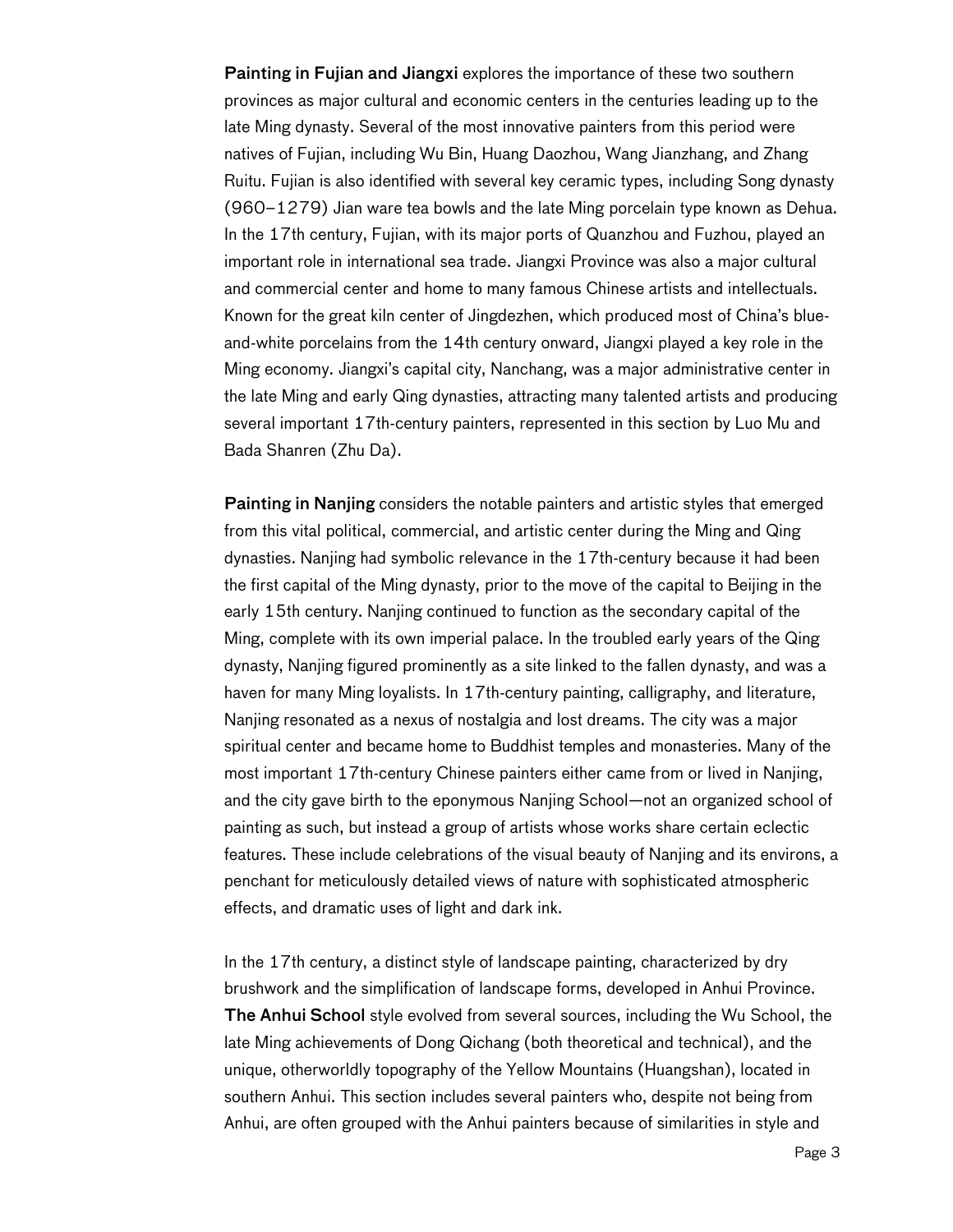technique. Along with the dry brushwork and simplification of forms came a love of spatial ambiguities, which are often visible in works by painters Hongren and Dai Benxiao and in the works of artists from other parts of China who were heavily influenced by the Anhui style, including Zou Zhilin and Fu Shan. Anhui merchants were engaged in many lucrative businesses in the 17th century, including the manufacture of the finest papers, brushes, inks and inkstones, woodblock printing, and the transport of porcelain from the great kiln center of Jingdezhen in Jiangxi Province to other parts of China.

The Orthodox School takes its name from the term "orthodox lineage" (*zheng zong*). Painters of this school believed that they were the sole carriers of the flame of Dong Qichang's Southern School of painting. The most famous of the Orthodox School painters were known as the Four Wangs, a group of early Qing dynasty landscape painters. Three of the Four Wangs were born into privileged households— Wang Shimin, Wang Jian, and Wang Yuanqi. Like Wang Shimin and Wang Jian, Wang Yuanqi was born into affluence and served as a high-ranking official in the Manchu government. He was also one of the Kangxi emperor's favorite painters. Painters of the Orthodox School played an important role in landscape painting at the imperial court, especially as it represented continuity with a distant and glorious past. This section is represented with works by the Orthodox School painters Wang Hui and Yun Shouping.

Buddhist Monks considers the thematic overlap that many important painters had with Buddhist philosophies and traditions. The artists Hongren, Kuncan, Bada Shanren, and Shitao all became Buddhist monks, either before or after the Manchu conquest of 1644. They never, however, formed an actual group or school, and their painting styles are noticeably different. They were active in different geographical areas: Hongren in Anhui Province; Kuncan in Nanjing; Bada Shanren in Jiangxi Province; and Shitao in Yangzhou, Beijing, Anhui, and Nanjing. All four artists were born during the Ming dynasty and died in the early Qing Kangxi reign. Although it is often assumed that these artists became Buddhist monks as a political act, closer examination of their lives reveals that they were serious Buddhist practitioners. As such they were knowledgeable about Buddhist history, philosophy, and metaphysics. Each was, at one time or another, a Buddhist ritual master. Many more 17th-century artists either studied Buddhism or found refuge in the Buddhist faith than is generally realized. Even though they were not ordained as Buddhist monks, these lay Buddhists included Dong Qichang, Li Liufang, Ding Yunpeng, Gao Cen, Zhang Feng, Ma Shouzhen, and Shao Mi.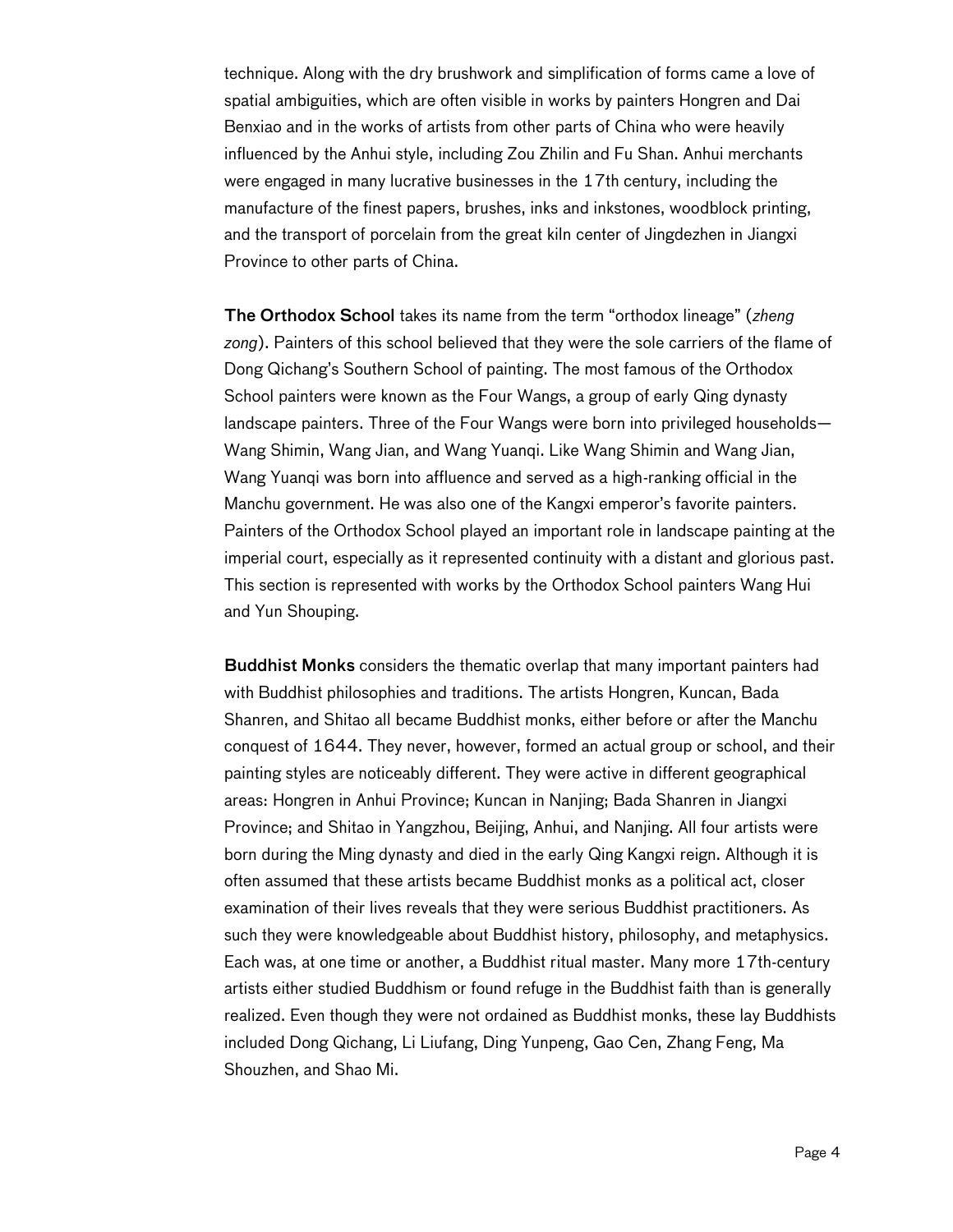The final section, Flower and Bird Painting, highlights the important role these auspicious symbols serve in Chinese culture. Certain groups of plants and birds are especially famous: the Three Friends of Winter (pine, plum blossoms, and bamboo), for example, represent strength, purity, and resilience. Similarly, birds function as potent symbols: cranes are emblematic of longevity and immortality, and magpies symbolize happiness and marriage.

### **Catalogue**

*17th-Century Chinese Paintings from the Tsao Family Collection* Stephen Little [\(Editor\),](http://prestelpublishing.randomhouse.de/Author/Stephen-Little/p541243.rhd) Wan Kong [\(Editor\)](http://prestelpublishing.randomhouse.de/Author/Stephen-Little/p541243.rhd) | \$85.00, hardcover, 668 pages This book features 15 works by Dong Qichang; paintings by masters such as Gong Xian, Hongren, Zhu Da, Daoji, Wang Hui, and Wang Yuanqi; and extremely rare works by lesser-known artists, scholars, officials, and Buddhist monks. Divided into sections that encompass both the late Ming Dynasty and the early Qing Dynasty, this volume also includes an interview with Jung Ying Tsao and fascinating essays on a number of themes, including the interplay of image and text, literary gatherings and their relationship to the creation of paintings, Buddhist aspects of landscape painting, and the theory of 17th-century Chinese landscape painting. Rounding out the volume are new and authoritative interpretations of the Tsao Collection written by Stephen Little and Wan Kong, with leading scholars and remarkable new translations by Jonathan Chaves, Ronald Egan, and others, of the Chinese poems and prose texts inscribed on the paintings and calligraphic works in the exhibition.

#### Programming

Symposium

Saturday, October 15 | 9:15 am–4 pm Sunday, October 16 | 9:30 am–3 pm

Bing Theater

LACMA will host a symposium in conjunction with *Alternative Dreams*. The focus will be Chinese art and culture of the 17th century (late Ming and early Qing dynasties). The presentations will explore such subjects as 17th-century painting and calligraphy, the role of poetry in the creation and experience of Chinese painting, the resurgence of Buddhism among late Ming and early Qing artists, and the depiction of dreams in Chinese literature and painting.

The symposium will feature the following speakers:

- Jonathan Chaves (George Washington University)
- Ronald Egan (Stanford University)
- Katharine Burnett (UC Davis)
- Raoul Birnbaum (UC Santa Cruz)
- Lynn Struve (Indiana University, Bloomington, IN)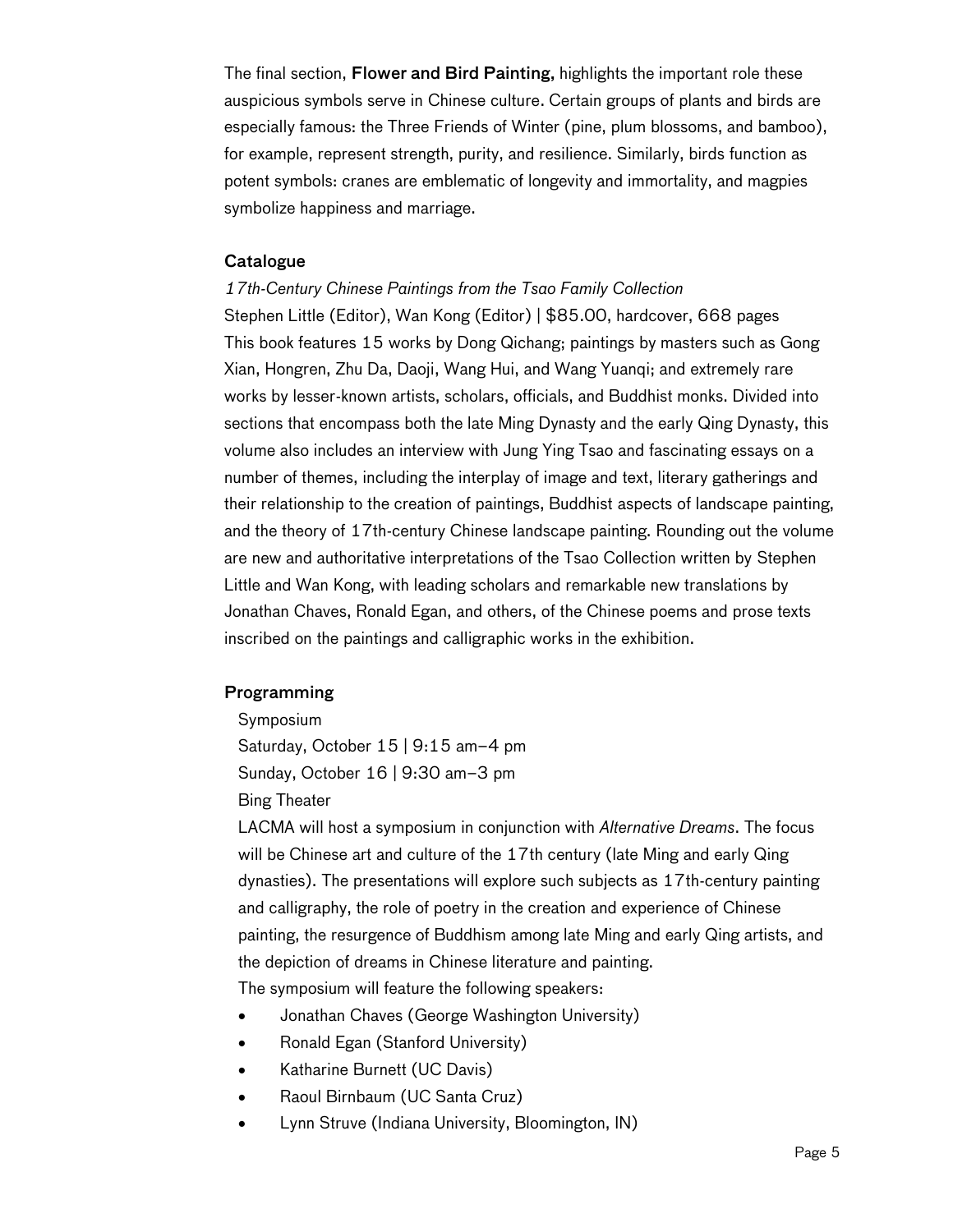- James Benn (McMaster University, Hamilton, Ontario, Canada)
- Mark Meulenbeld (University of Wisconsin, Madison)
- Alan Yeung (Harvard University)
- Craig Yee (Ink Studio, Beijing)
- Chin-sung Chang (Seoul, Korea)
- Qianshen Bai (Zhejiang University, Hangzhou, China)
- Stephen Little (LACMA)
- Wan Kong (LACMA)

Andell Family Sundays—A Family Collection: Chinese Paintings September 4, 11, 18, 25 | 12:30 pm Los Angeles Times Central Court

This weekly family event features artist-led workshops and friendly gallery tours and activities thematically based on special exhibitions and LACMA's permanent collection. Be inspired by *Alternative Dreams* and start your own collection of art. Begin by making your own paintings in art workshops, then add works made by friends and family.

Credit: This exhibition was organized by the Los Angeles County Museum of Art and made possible by the Mozhai Foundation.

All exhibitions at LACMA are underwritten by the LACMA Exhibition Fund. Major annual support is provided by Kitzia and Richard Goodman, with generous annual funding from Louise and Brad Edgerton, Edgerton Foundation, Emily and Teddy Greenspan, Jenna and Jason Grosfeld, and Lenore and Richard Wayne.

#### About LACMA

Since its inception in 1965, the Los Angeles County Museum of Art (LACMA) has been devoted to collecting works of art that span both history and geography, in addition to representing Los Angeles's uniquely diverse population. Today LACMA is the largest art museum in the western United States, with a collection that includes over 130,000 objects dating from antiquity to the present, encompassing the geographic world and nearly the entire history of art. Among the museum's strengths are its holdings of Asian art; Latin American art, ranging from masterpieces from the Ancient Americas to works by leading modern and contemporary artists; and Islamic art, of which LACMA hosts one of the most significant collections in the world. A museum of international stature as well as a vital part of Southern California, LACMA shares its vast collections through exhibitions, public programs, and research facilities that attract over one million visitors annually, in addition to serving millions through digital initiatives such as online collections, scholarly catalogues, and interactive engagement. LACMA is located in Hancock Park, 30 acres situated at the center of Los Angeles, which also contains the La Brea Tar Pits and Museum and the forthcoming Academy Museum of Motion Pictures. Situated halfway between the ocean and downtown, LACMA is at the heart of Los Angeles.

Location: 5905 Wilshire Boulevard, Los Angeles, CA, 90036. lacma.org